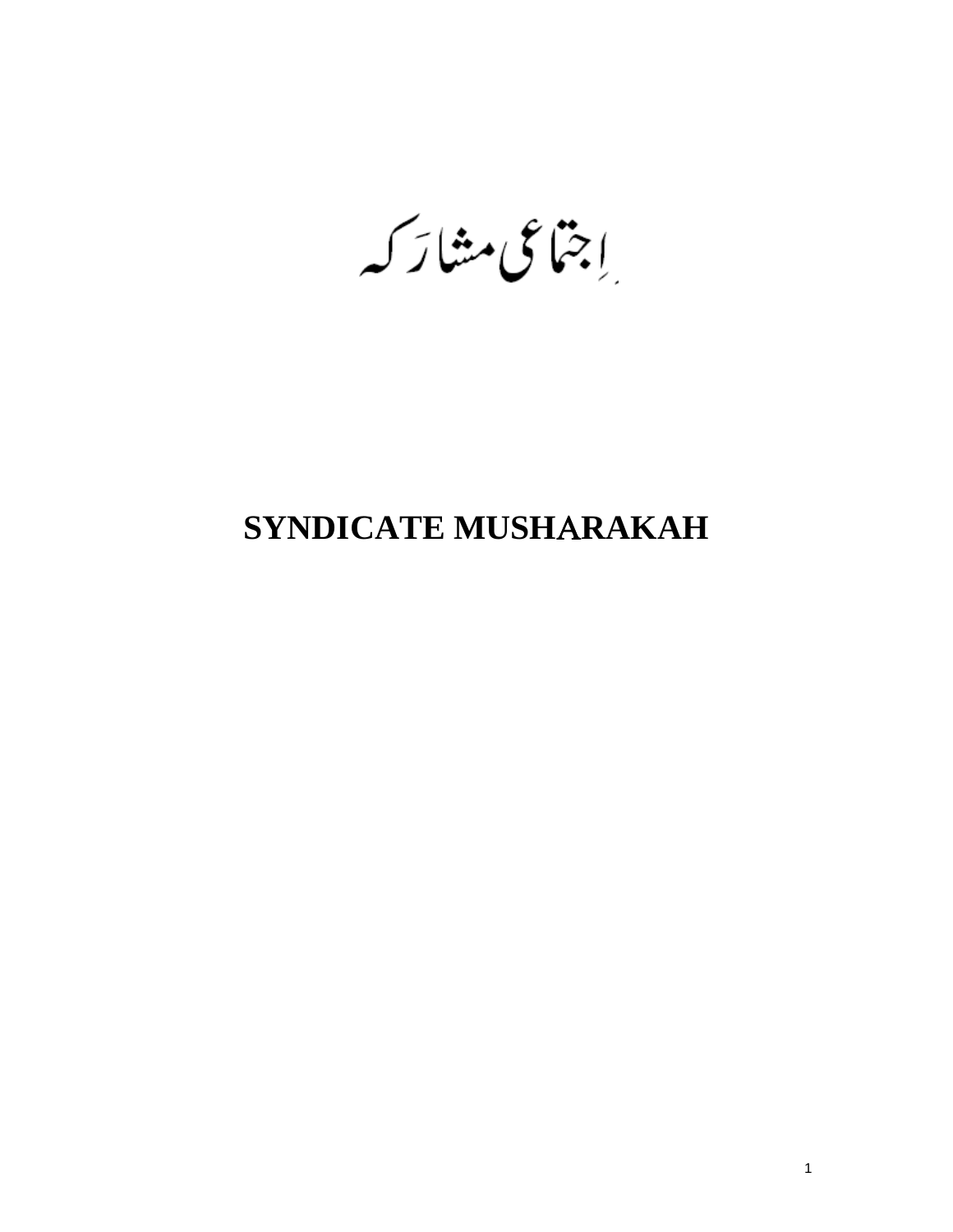#### **THIS SYNDICATE MUSHARAKAH AGREEMENT**

(the "Agreement") is made at\_\_\_\_\_on \_\_\_ day of \_\_\_\_\_ by and

#### **BETWEEN**

 $a$  company incorporated under the Companies Ordinance, 1984 and having its registered office at \_\_\_\_\_\_\_\_ (hereinafter referred to as "Client" which expression shall unless repugnant to the context include its successors-in-interest and assigns);

#### **AND**

 $\Box$ , managed by \_\_\_\_\_\_\_\_\_\_\_\_\_\_\_\_\_\_\_\_\_\_ Modaraba Management Company, registered under the Modaraba Companies and Modaraba (Floatation & Control) Ordinance 1980 having its registered office at \_\_\_\_\_\_\_\_\_\_\_\_\_\_\_\_\_\_\_\_\_\_\_\_\_\_\_\_\_\_\_, (hereinafter referred to as the "Investment Agent" which expression shall where the context so permits mean and include its successors in interest and assigns).

IT IS AGREED BY THE PARTIES as follows:

## **1. PURPOSE AND DEFINITIONS**

The capitalized terms used in this Agreement, shall have the following meaning:

"**Assets**" means the assets as described in Schedule 1 of this Agreement;

"**Business Day**" means a day on which the offices of the Investment Agent are open for business;

**"Co-Owners"** means Client and the Investment Agent agreeing that their *inter se* relationship will be governed by the provisions of this Agreement.

"**Dissolution Event**" means each of the events listed in Section 10 of the Declaration (Dissolution Events);

"**Existing Charges**" means the charges and encumbrances subsisting on the Musharakah Assets;

**"Investing Agent"** means a financing institution/Modaraba offering financial services, including but not limited to the investment of funds in short and medium-term transactions in accordance with the Islamic Shariah;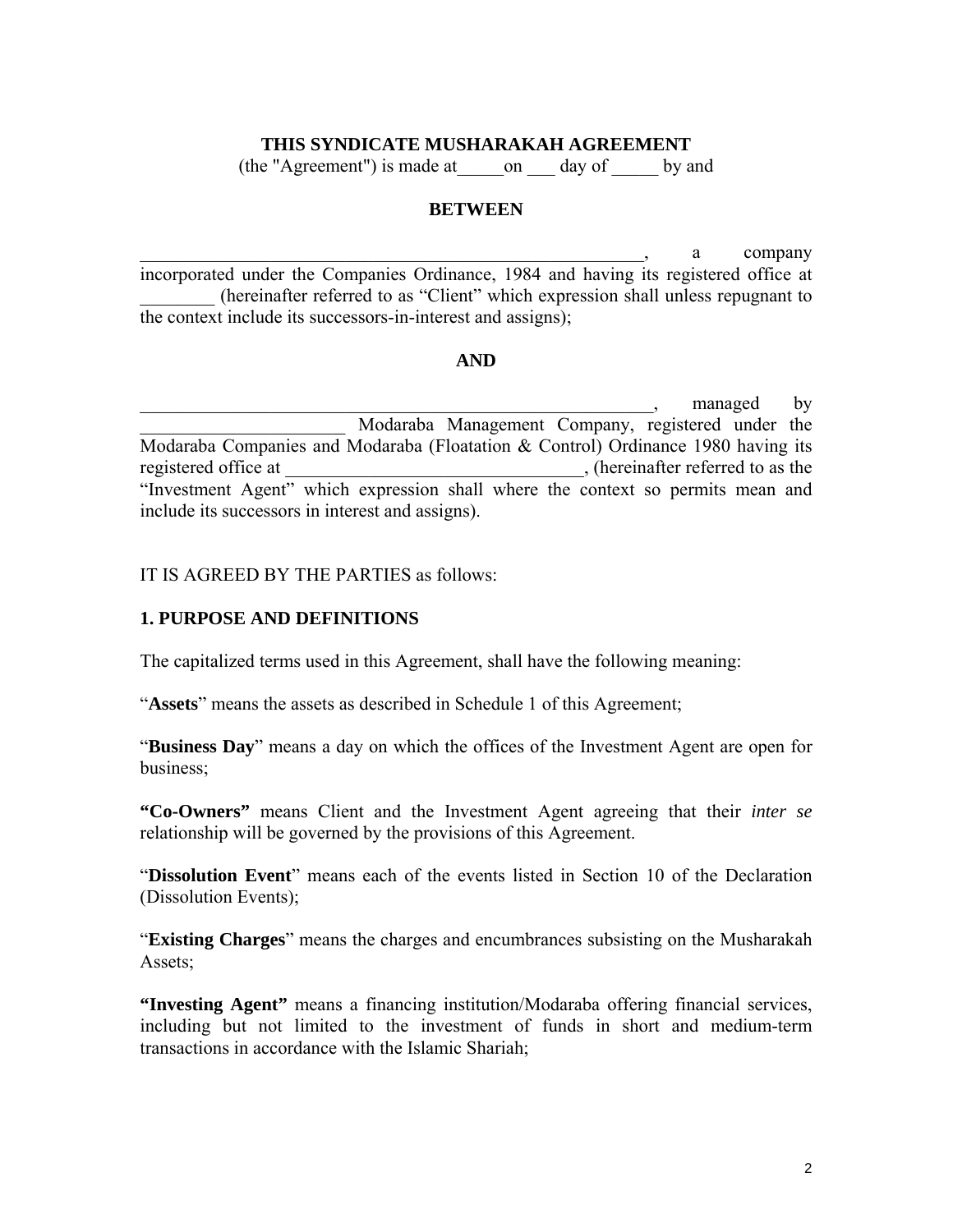**"Indebtedness**" means any obligation of Client for the payment of any sum of money due, whether present or future, actual or contingent, including, without limitation, any amounts payable under the Declaration and / or in respect of any of the following:

- **(a)** Moneys borrowed or raised by Client including, without limitation, any finances or loans as defined in the Financial Institutions (Recovery of Finances) Ordinance, 2001;
- **(b)** a guarantee, indemnity, letter of credit, performance bond, or legally enforceable undertaking or obligation:
	- **(i)** to pay or provide funds (including by the purchase of property) in, or to enable payment or discharge of;
	- **(ii)** to indemnify against the consequences of default in payment of; or
	- **(iii)** otherwise to be responsible for

any obligation or indebtedness, or the solvency or financial condition, of any other Person;

- **(c)** bond, debenture, promissory note, redeemable securities, or bill of exchange (whether or not transferable or negotiable);
- **(d)** lease, or license in respect of any of Client's Musharakah Assets (real and tangible) entered into primarily for the purpose of raising finance;
- **(e)** hire purchase or deferred payment obligation for any Musharakah Assets acquired or service employed;
- **(f)** obligation under any swap or future or option contract; or
- **(g)** central excise duty and other statutory levies payable by Client to the Federal, Provincial or any Local Governments; or
- **(h)** arrangement which achieves the same or equivalent commercial effect as to any of the above.

"**Investment Agency Agreement"** means an agent appointed by consortium of syndication Musharakah for arrangement of funds, an integral part of syndicate Musharakah agreement.

"**Lien**" means a mortgage, charge, pledge, lien, security, assignment or other security interest securing any obligation of any person or any other agreement or arrangement having a similar effect;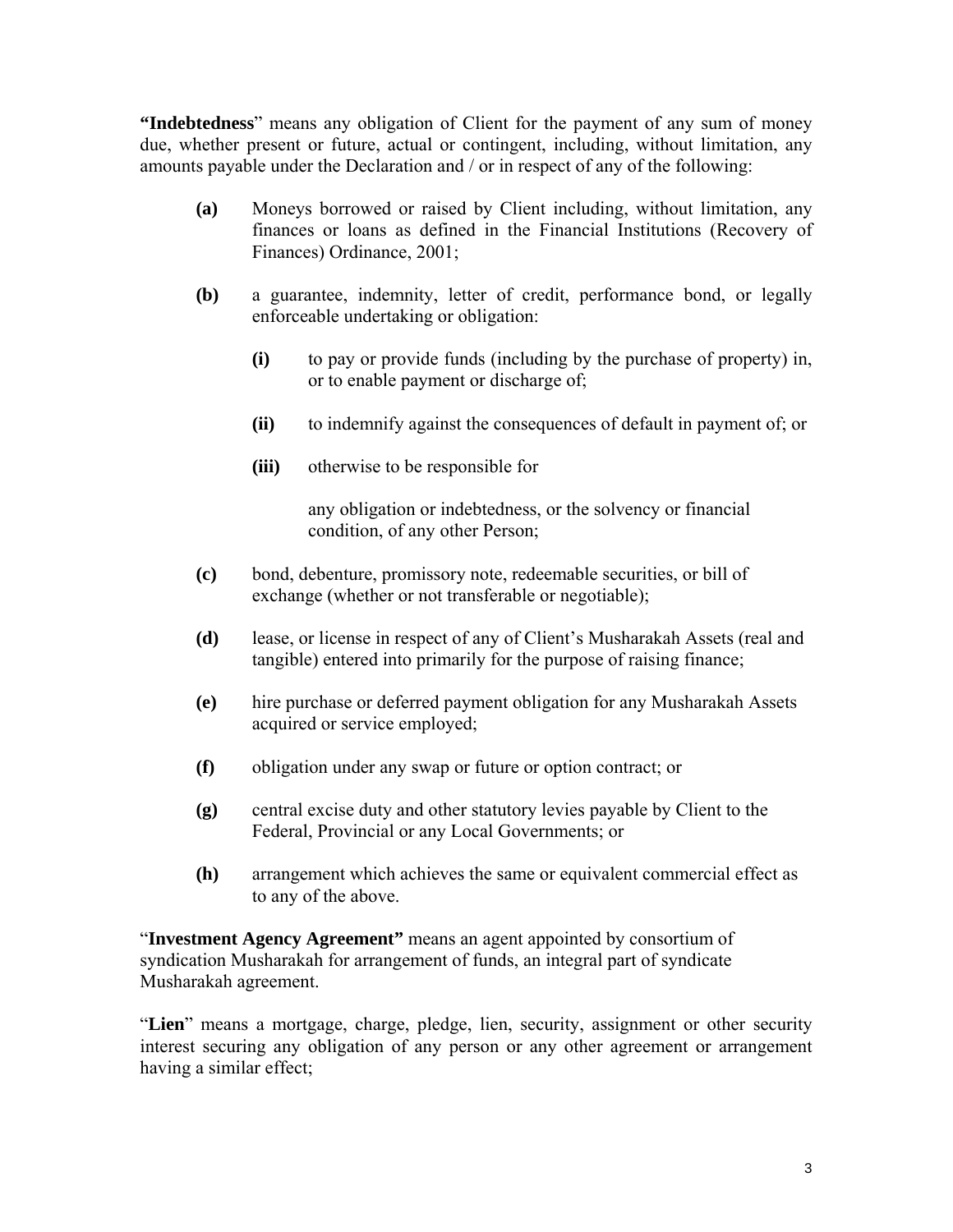"**Management Agreement**" means the agreement titled "Management Agreement" dated on or about the date hereof and entered into between the Investment Agent and Client, in its capacity as the Management Agent;

"**Material Adverse Effect**" means the occurrence of an event or series of events, which in the opinion of the Investment Agent, have or might have a material adverse effect on:

- **(a)** the business, condition (financial or otherwise) of Client, the Musharakah or the Musharakah Assets and / or the operations or prospects of Client;
- **(b)** Client's ability to perform obligations under this Agreement; and / or
- **(c)** which may materially and adversely affect the Investment Agent's rights and remedies or its ability to continue with the arrangements under this Agreement;

"**Musharakah**" means the Musharakah resulting from the purchase by the Investment Agent of the undivided share in the Assets and comprising of the Co-owners joint ownership of the Musharakah Assets;

"**Musharakah Assets**" means the Assets jointly owned by the Co-owners, as a consequence of the purchase by the Investment Agent of an undivided share of the Assets from Client pursuant to the Asset Purchase Agreement and with the Investment Agent's share therein being  $\%$  and the share of Client being  $\%$ .

"**Musharakah Dissolution Event**" means and includes each of the events or circumstances described in Article 3;

"**Musharakah End Date**" has the meaning ascribed thereto in 2.2;

"**Person**" means any natural person, corporation, company, partnership, firm, voluntary association, joint venture, trust, unincorporated organization, authority or any other entity whether acting in an individual, fiduciary or other capacity;

"**PKR"** and **"Pakistani Rupee"** means the lawful currency for the time being of the Islamic Republic of Pakistan;

"**Potential Dissolution Event**" means any event or circumstance which is likely to become a Dissolution Event;

"**Proceedings**" means any suit, action or proceedings arising out of or in connection with this Agreement;

"**Secured Assets**" means the assets charged pursuant to the Security Documents;

"**Security Interest**" means: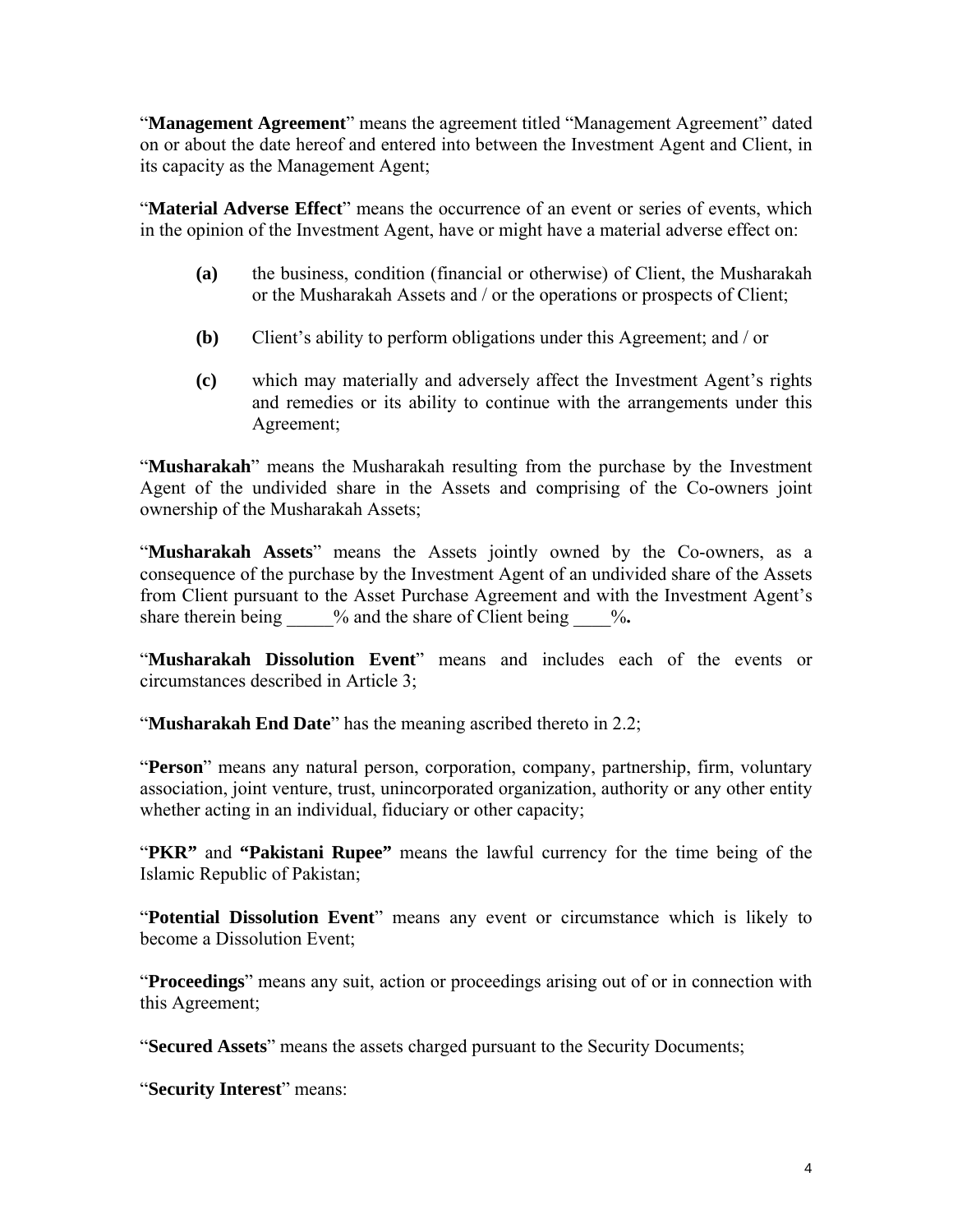- **(a)** a mortgage, pledge, lien, charge, assignment by way of security, hypothecation, secured interest, title retention arrangement or other arrangement having the same or equivalent legal effect as a grant of security; or
- **(b)** an agreement to create or give any arrangement referred to in paragraph (a) of this definition;

"**Tax**" means any tax, levy, impost, duty, or other charge or withholding of a similar nature (including any penalty payable in connection with any failure to pay or any delay in paying any of the same);

## **Section 2.1 Commencement**

- **2.1.1** Subject to the terms and conditions of this Agreement, the Co-owners have entered into the Musharakah which is a partnership in the ownership of the Musharakah Assets, in accordance with the terms and the dates of this Agreement, resulting from the purchase by the Investment Agent from Client, of an undivided share in the Assets, subject to the Existing Charges, pursuant to the Asset Purchase Agreement.
- 2.1.2 Profit and Loss shall be in accordance with the proportionate ratio of investment made by the members investing the funds, in overall financing amount.
- **2.1.2** The Musharakah will commence on the date of the Asset Purchase Agreement (being the date on which the co-ownership in the Assets has been created by the Co-owners).

# **Section 2.2 Termination**

- **2.2.1** The Musharakah will end on the earlier to occur of the following:
	- **(a)** the date falling \_\_\_\_\_\_\_\_\_ (\_\_\_\_) years after the date of this Agreement ("Scheduled Musharakah End Date");
	- **(b)** termination and subsequent dissolution of the Musharakah upon the occurrence of a Musharakah Dissolution Event;
	- **(c)** purchase of all Units held by the Investment Agent, in accordance with the Purchase Undertaking.

(each of the above is hereinafter referred to as the "Musharakah End Date").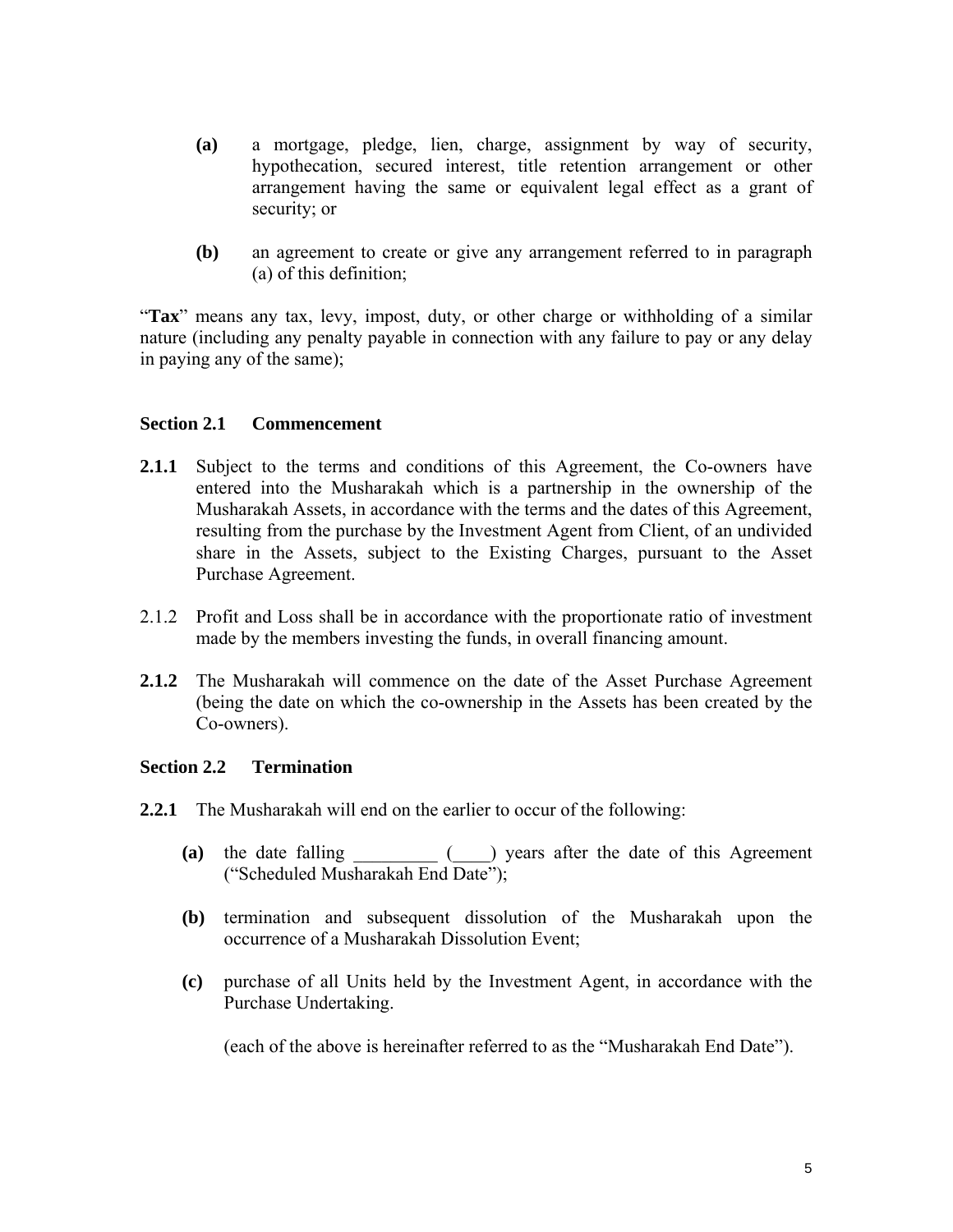#### **Section 2.3 Musharakah Assets**

**2.3.1** The Co-owners hereby confirm and represent that each Co-owner is holding, an undivided share in the Musharakah Assets, such co-ownership having been created between the Co-owners pursuant to the Asset Purchase Agreement. The Co-owners further agree that the registered title to the Musharakah Assets will be in the name of Client. The possession and the title of the Musharakah Assets for all regulatory and governmental matters will be held in the name of Client, in trust for and as agent for the Investment Agent. The Co-owners further agree that notwithstanding the provisions of this Clause 2.3, the ownership of the Investment Agent to the undivided share in the Musharakah Assets will not be challenged by Client or any other third party on the basis that the possession and registered title to the Musharakah Assets vests in Client.

## **Section 2.4 Units and Capital Contribution**

- **2.4.1** Each Co-Owners' entitlement to the Musharakah Assets will be undivided and shall for the purpose of more particular determination constitute units in the Musharakah Assets (the "Units"). Each Unit comprises of an equivalent of  $\%$ he Musharakah Assets.
- **2.4.2** As at the date of this Agreement the number of Units held by each Co-Owner is as follows:
	- **(a)** the Investment Agent [▪] Units ("Investment Agent Units); and
	- **(b)** Client [▪] Units.
- **2.4.3** Client hereby undertakes that it will not sell the Units to any person other than the Investment Agent. The Investment Agent may at its sole discretion sell the Units to any third party.
- **2.4.4** Profit and loss in respect of the Musharakah shall be borne by each Co-owner rate ably in proportion to the number of Units held by each Co-owner.

## **Section 2.5 Management of the Musharakah**

- **2.5.1** The management of the Musharakah will be carried out solely by Client in its capacity as the Managing Agent (as defined in the Management Agreement) and in accordance with the terms and conditions of the Management Agreement.
- **2.5.2** Remuneration may be paid to the working partner in addition to the profit on its investment with the terms and conditions of the Agreement.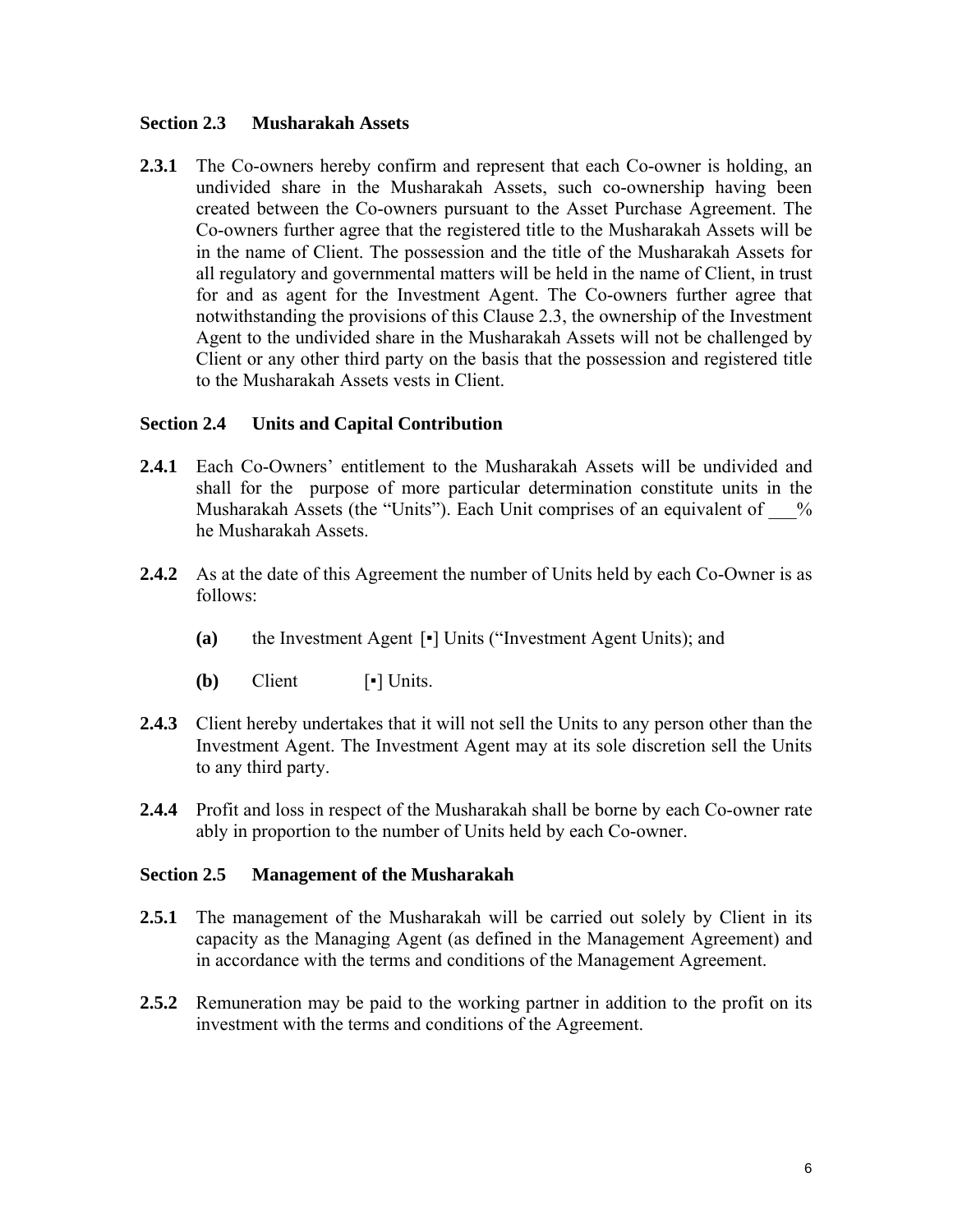## **ARTICLE 3 MUSHARAKAHH DISSOLUTION EVENT AND TERMINATION**

#### **Section 3.1 Musharakah Dissolution Event**

- **3.1.1** Each of the following events constitutes a Musharakah Dissolution Event:
	- **(a)** any representation or warranty made or deemed to be made or repeated by Client in or pursuant to the Transaction Documents or in any document delivered pursuant to this Agreement is found to be incorrect;
	- **(b)** any Indebtedness of Client (including the payment of any amounts payable in terms hereof), is not paid when due or becomes due or capable of being declared due prior to its stated maturity;
	- **(c)** Client makes an assignment or arrangement for the benefit of its creditors;
	- **(d)** Client (i) voluntarily or involuntarily becoming the subject of proceedings under a bankruptcy or insolvency law, or procedure for the relief of financially distressed debtors, (ii) has been unable or has admitted in writing its inability to pay its debts as they mature to the Investment Agent, or (iii) had a receiver or administrator appointed for all or any part of its assets or business;
	- **(e)** the Musharakah Assets are used in an unlawful or abusive manner;
	- **(f)** the insurance obtained by Client in respect of the Musharakah Assets is cancelled in whole or in part;
	- **(g)** any costs, charges and expenses under the Transaction Documents remains unpaid for a period of seven (7) days after notice of demand in respect thereof has been received by Client from the Investment Agent;
	- **(h)** any governmental agency nationalizes, acquires or expropriates (with or without compensation) the Musharakah Assets;
	- **(i)** Client's failure or refusal to accept the Investment Agent's entitlement to recover anticipated expenses and costs under this Agreement;
	- **(j)** Client's failure to meet any of its obligations under this Agreement;
	- **(k)** any other event or circumstance arising out of Client's negligence or default which may result in Client's failure to meet its obligations under this Agreement;
	- **(l)** any Indebtedness of Client is not paid when due nor within any originally applicable grace period;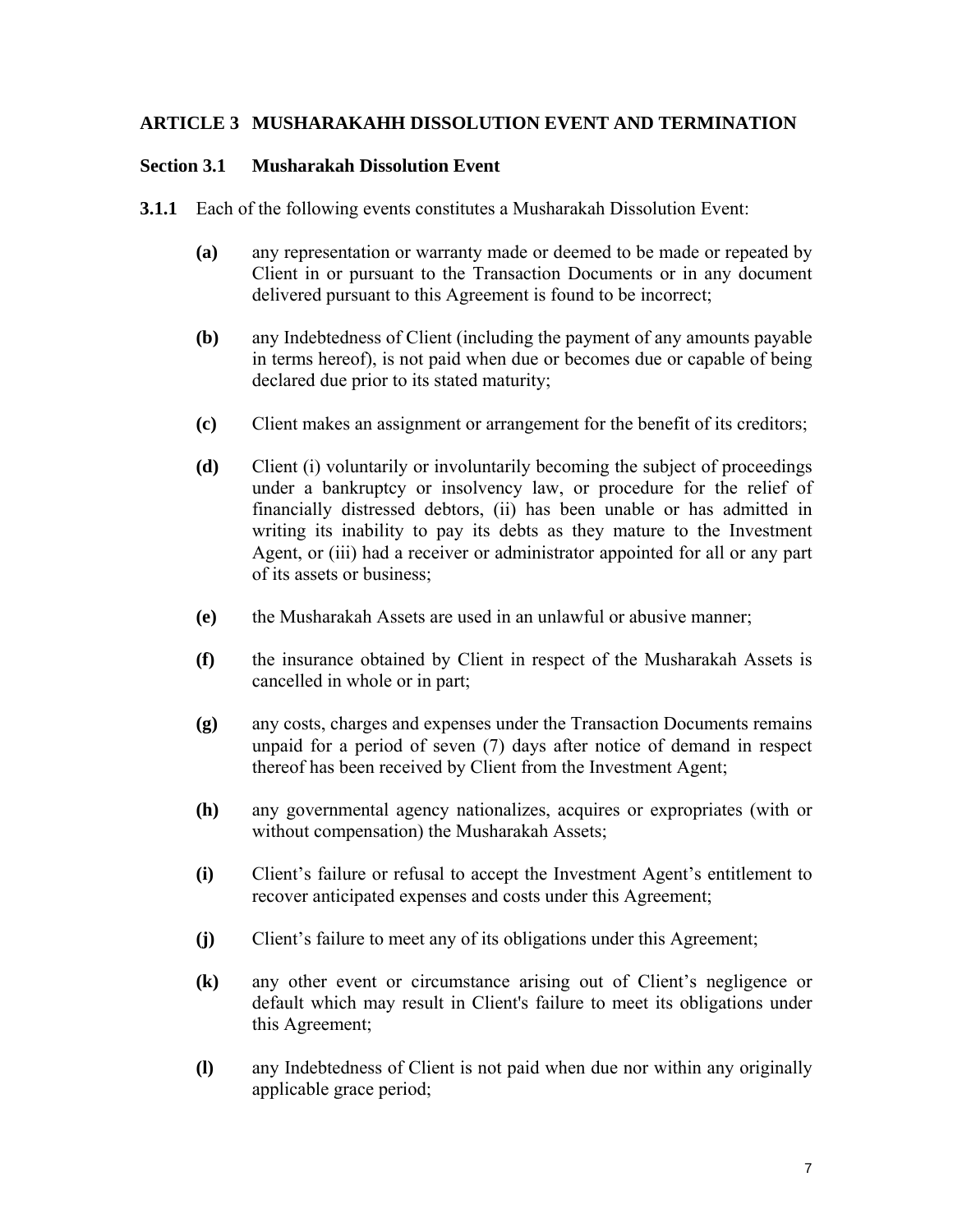- **(m)** any Indebtedness of Client is declared to be or otherwise becomes due and payable prior to its specified maturity as a result of an event of default (howsoever described);
- **(n)** any commitment for any Indebtedness of Client is cancelled or suspended by a creditor of Client, as a result of an event of default (however described);
- **(o)** any creditor of Client becomes entitled to declare any Indebtedness of Client due and payable prior to its specified maturity as a result of an event of default (however described);

Provided however, no Musharakah Dissolution Event shall occur under this (l) to (o) above, if the aggregate amount of Indebtedness or commitment for Indebtedness falling within paragraphs (l) to (o) above is less than Pak Rupees [] (or its equivalent in any other currency or currencies);

- **(p)** it is or becomes unlawful for Client to perform any of its obligations under this Agreement;
- **(q)** any obligation or obligations of Client under this Agreement or any related agreement are not, or cease to be, legal, valid, binding or enforceable and the cessation individually or cumulatively materially and adversely effects the interests of the Investment Agent;
- **(r)** this Agreement ceases to be in full force and effect to be ineffective;
- **(s)** Client repudiates this Agreement or evidences an intention to repudiate a this Agreement;
- **(t)** any court or arbitration makes a final judgment or arbitral award against Client and which Client fails to pay within 30 days of the date at which the obligation to pay arises;
- **(u)** Client fails to comply with any law or regulation to which it may be subject.

## **Section 3.2 Consequences of Musharakah Dissolution Event**

**3.2.1** Upon the occurrence of a Musharakah Dissolution Event, the Investment Agent shall be entitled to invoke its Exercise Option (as provided for in the Purchase Undertaking) in terms whereof, Client shall be under an obligation to purchase the Investment Agent's Units in accordance with the terms of the Purchase Undertaking.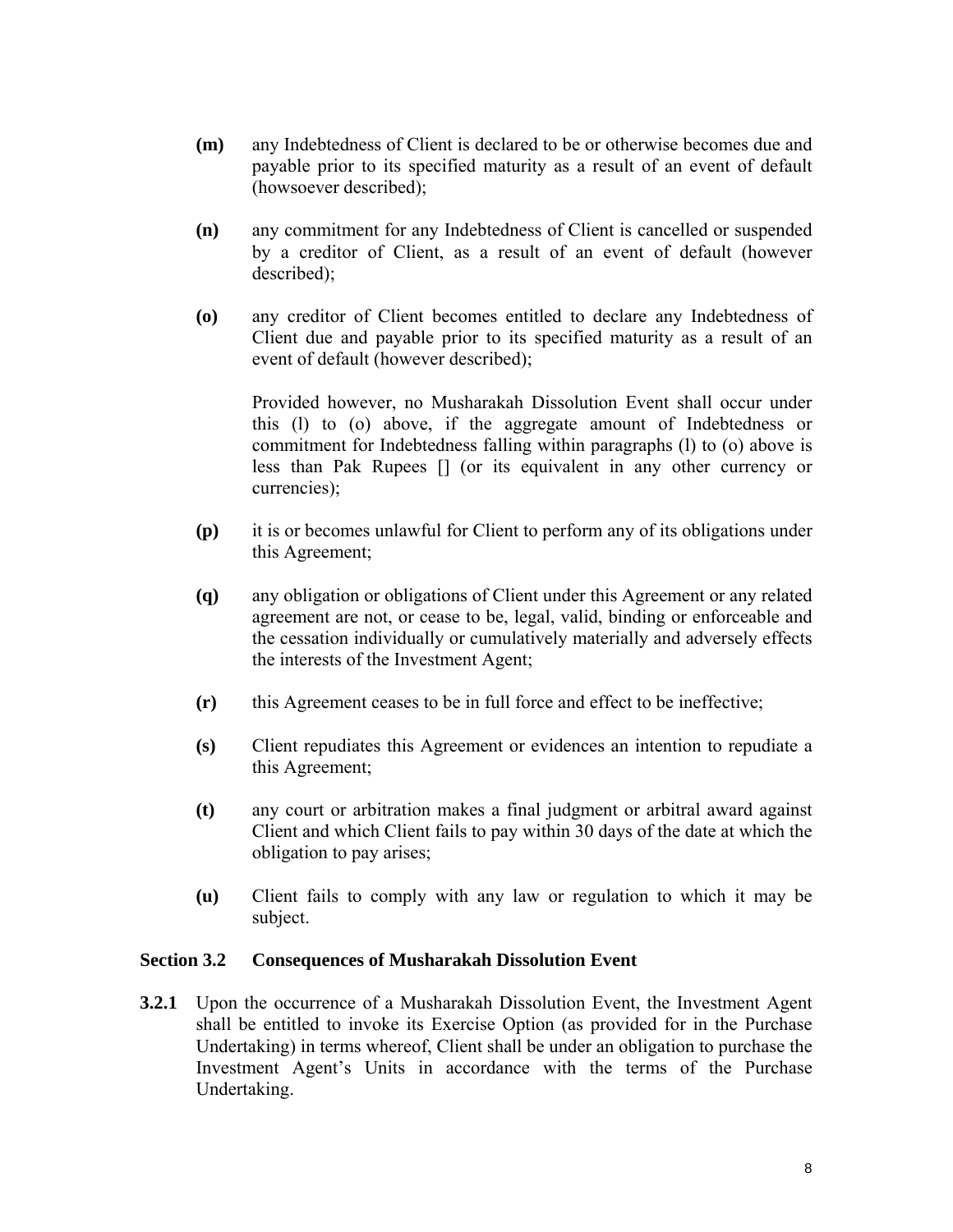## **ARTICLE 4 DISSOLUTION**

#### **Section 4.1 Dissolution on Scheduled Musharakah End Date**

**4.1.1** On the Business Day immediately following the Scheduled Musharakah End Date, the Musharakah shall be wound up by the Co-Owners, in the manner agreed upon between the Co-Owners.

## **ARTICLE 5 INDEMNITY**

- **5.1.1** Client shall on demand by the Investment Agent indemnify the Investment Agent to the full extent permitted by law, and hold it harmless, against any and all claims, demands, losses, penalties, actions, suits, damages and liabilities of whatsoever nature (any of the foregoing being referred to as the "Claim") if caused by the misuse or gross negligence of Client:
	- **(a)** relating to or pertaining to the Musharakah Assets, including any Claim in respect of the acceptance, non-acceptance, rejection, lease, sublease, financing, possession, use, presence, manufacture, design, control, construction, installation, operation, transportation, accident, insurance, condition, storage maintenance, servicing, improvement, modification, alteration or disposition of the Musharakah Assets or any part thereof or any infringement or alleged infringement of any intellectual property by the use or possession of the Musharakah Assets, or
	- **(b)** in respect of any Tax (other than ownership taxes and Taxes imposed due to the willful misconduct of the Investment Agent), however imposed, upon or with respect to:
		- **(i)** the Musharakah Assets or any part thereof;
		- **(ii)** this Agreement or any other Transaction Document that Client is a party to;
		- **(iii)** the payment of any sum under this Agreement or any other Transaction Document to which Client is a party, or;
		- **(iv)** in respect of any claims or actions in connection with the protection and defense of the Investment Agent's rights and interests.
- **5.1.2** Each party to this Agreement shall promptly give the other party to this Agreement notice upon receiving knowledge of any matter, which could give rise to a Claim.
- **5.1.3** After becoming aware of any matter which may give rise to a Claim, the Investment Agent shall, subject to being indemnified to its reasonable satisfaction by Client against all costs and liabilities incurred in doing so, promptly take or